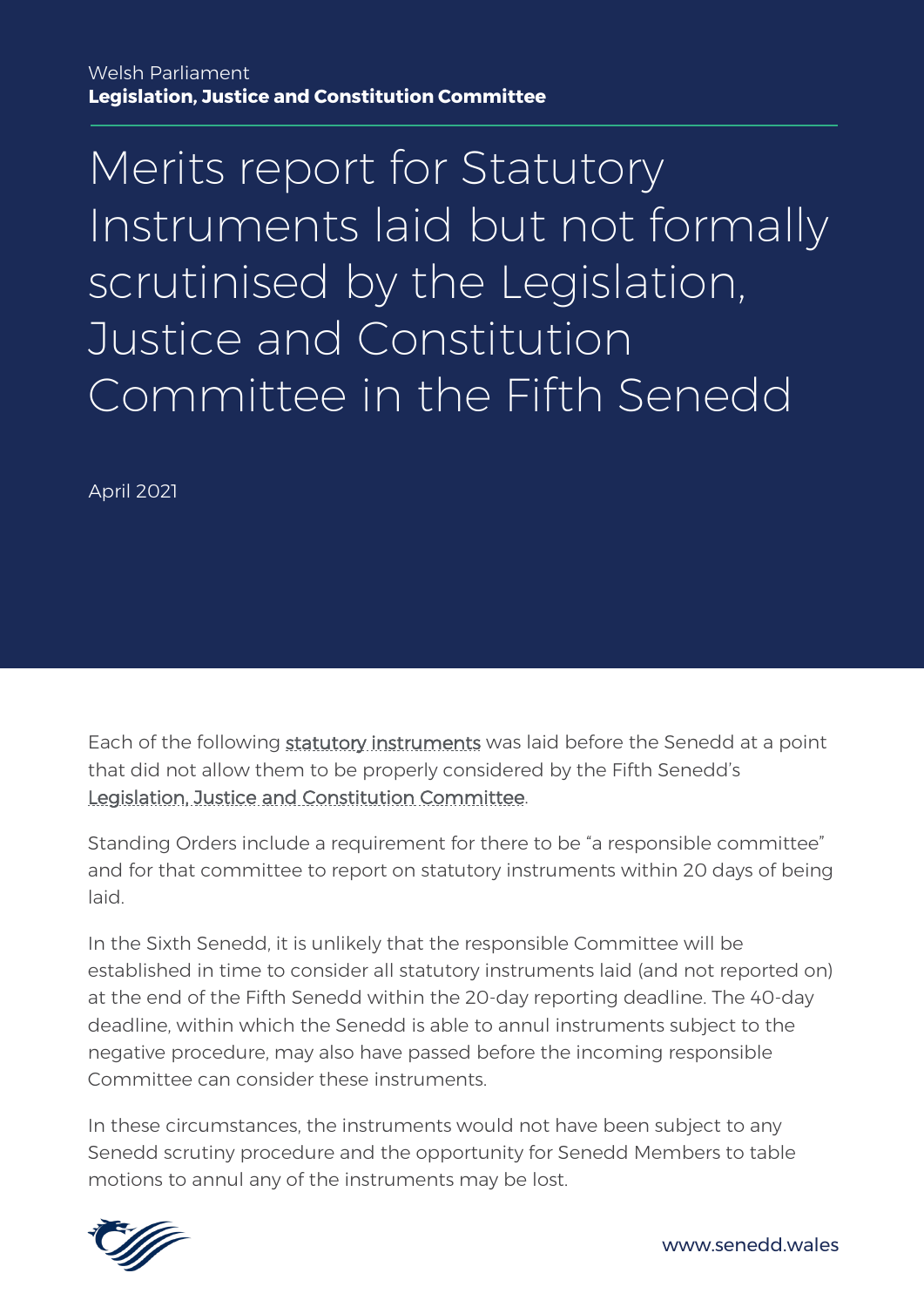Therefore, the Legislation, Justice and Constitution Committee has agreed to report under Standing Order 21.3 that the Senedd should pay special attention to these Statutory Instruments because they give rise to an issue of public policy likely to be of interest to the Senedd (namely that they may by-pass the usual scrutiny arrangements for Statutory Instruments).

## SL(5)797 - The Accounts and Audit (Wales) (Amendment) Regulations 2021

### Procedure: Negative

These Regulations amend the Accounts and Audit (Wales) Regulations 2014 ("the 2014 Regulations").

The 2014 Regulations made provision regarding the audit and accounts of local government bodies in Wales which are required to be audited by the Auditor General for Wales pursuant to section 13 of the *Public Audit (Wales) Act 2004.*

These Regulations provide that corporate joint committees established by Regulations made under Part 5 of the *Local Government and Elections (Wales) Act 2021* are subject to the provisions of the 2014 Regulations where relevant.

Date Made: 17 March 2021 Date Laid: 18 March 2021 Coming into force date: 8 April 2021 20 days ends: 16 May 2021 40 days ends: 4 June 2021

## SL(5)800 - The Local Authorities (Executive Arrangements) (Decisions, Documents and Meetings) (Wales) (Amendment) Regulations 2021

### Procedure: Negative

These Regulations amend the Local Authorities (Executive Arrangements) (Decisions, Documents and Meetings) (Wales) Regulations 2001 ("the principal Regulations"). The principal Regulations apply to meetings of executives of county and county borough councils in Wales which are operating executive arrangements under Part 2 of the *Local Government Act 2000*.

These Regulations amend the principal Regulations to reflect the fact meetings of executives and their committees may be held partly or solely through remote means. They also require notices and agendas for executive meetings, reports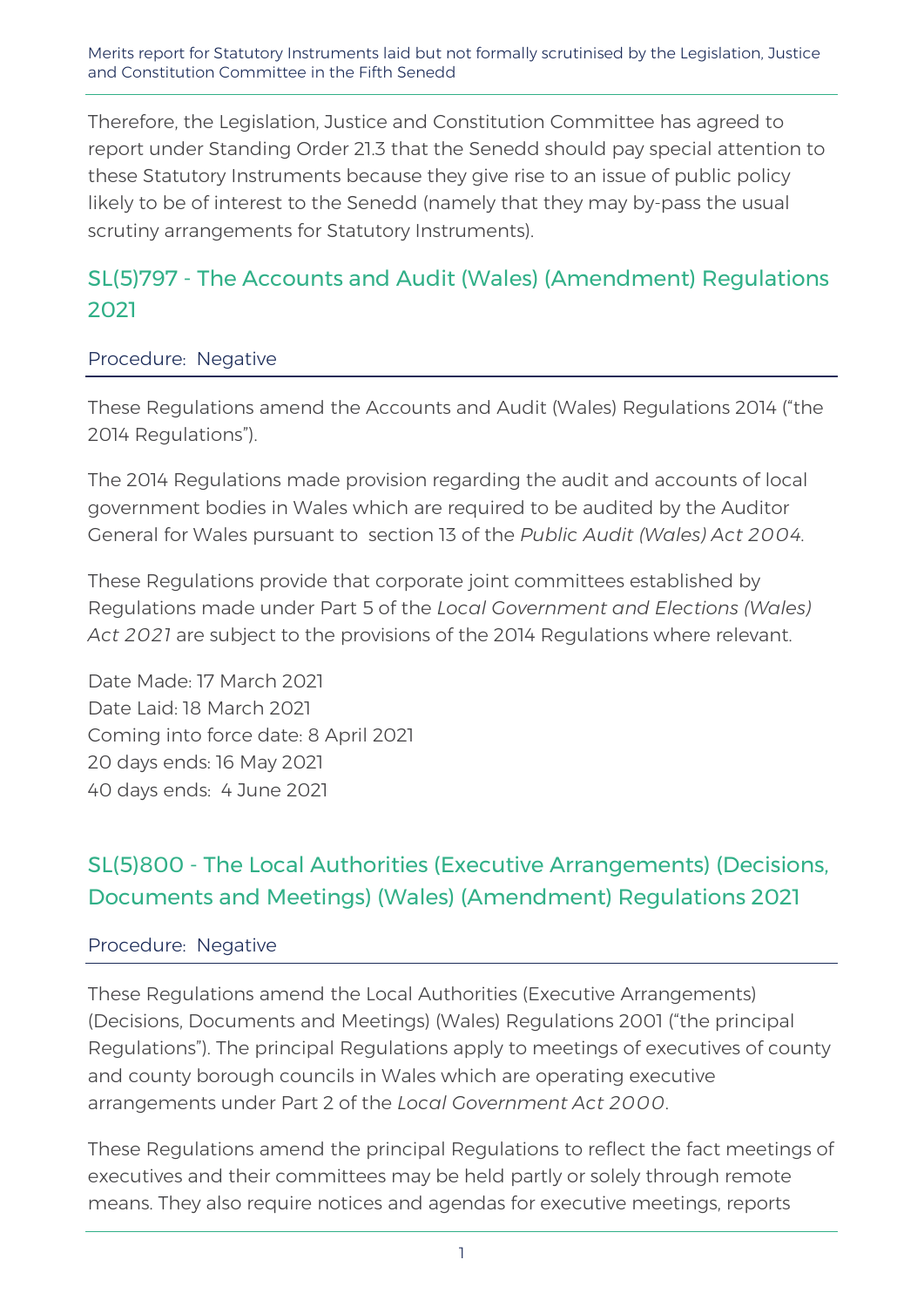connected with those meetings, written statements of executive decisions, reports considered when taking executive decisions and background papers to be published on an authority's website, although background papers are not required to be published on the website of an authority if it would not be reasonably practicable to do so.

Date Made: 18 March 2021 Date Laid: 19 March 2021 Coming into force date: 1 May 2021 20 days ends: 17 May 2021 40 days ends: 5 June 2021

## SL(5)801 - The Bee Diseases and Pests Control (Wales) (Amendment) Order 2021

#### Procedure: Negative

This Order amends the Bee Diseases and Pests Control (Wales) Order 2006 ("the 2006 Order") which makes provision for the control of pests and diseases affecting bees.

Article 2 inserts article 2A into the 2006 Order. Article 2A requires persons owning or in charge of a hive to report the presence of any species of Varroa mite in that hive to the Welsh Ministers.

Date Made: 17 March 2021 Date Laid: 19 March 2021 Coming into force date: 21 April 2021 20 days ends: 17 May 2021 40 days ends: 5 June 2021

## SL(5)802 - The Health Protection (Coronavirus, International Travel) (Wales) (Amendment) (No. 4) Regulations 2021

#### Procedure: Negative

These Regulations amend the Health Protection (Coronavirus, International Travel) (Wales) Regulations 2020 (the "International Travel Regulations"). The International Travel Regulations impose requirements on persons entering Wales after having been abroad.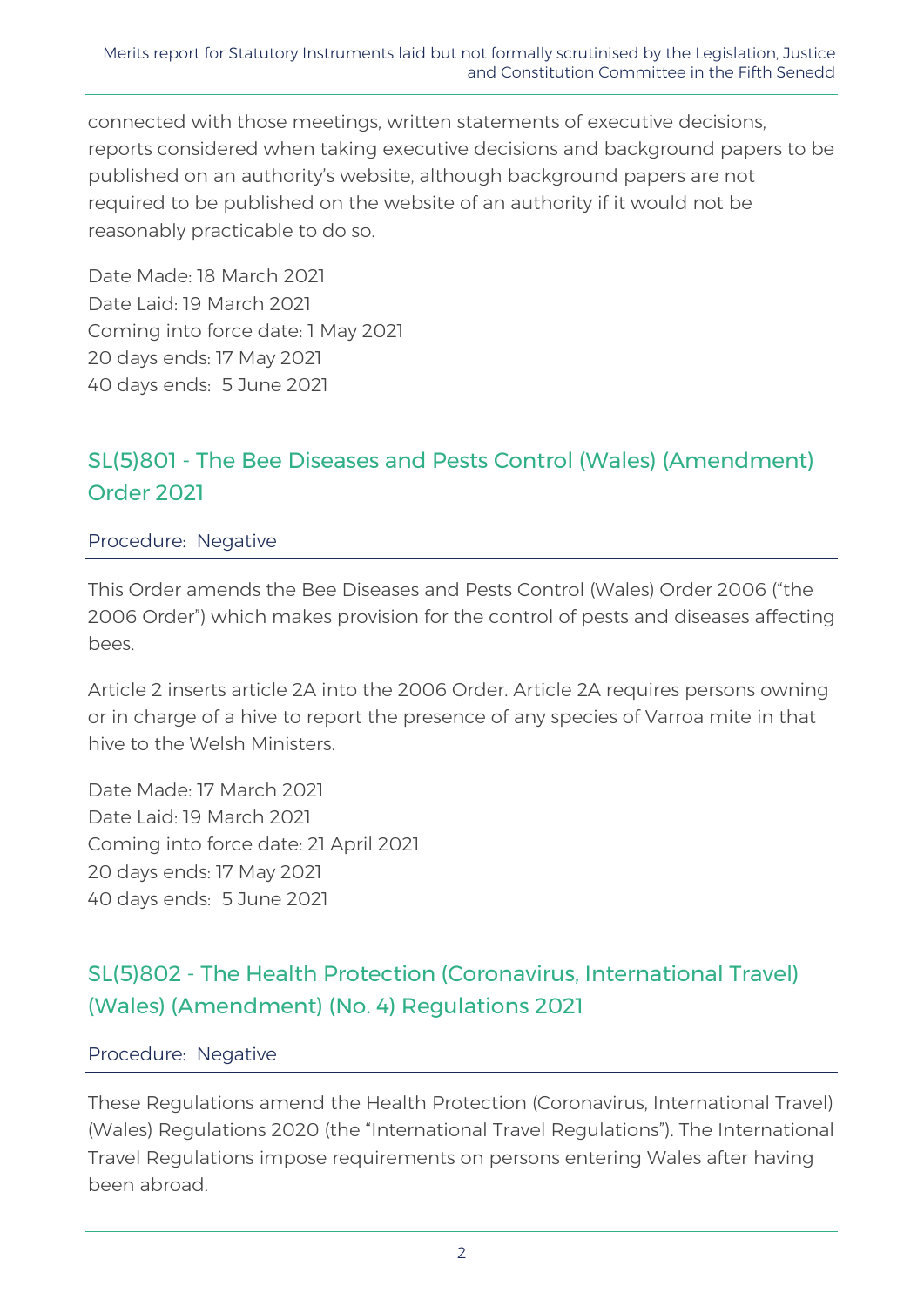From 15 February 2021, the Welsh Government introduced a ban on travellers arriving into Wales if they had been in a "red list country" (those listed in Schedule 3A of the International Travel Regulations) in the previous 10 days. Travellers must arrive at one of the designated ports of entry in England (or Scotland) and remain there in managed isolation for 10 days before travelling on to Wales. In addition, for arrivals from "amber list countries" (those not in the Common Travel Area of Ireland, Isle of Man or the Channel Islands, or on the list of red list of countries) exemption from isolation was made more restrictive so that isolation for 10 days is required but a person may leave isolation for a limited period for work purposes.

These Regulations:

- **Fall an** emove Portugal and Mauritius from the red list, but add Oman, Qatar, Ethiopia and Somalia;
- **EXED amend the list of reasons to leave isolation for those who arrived from an** amber list country;
- **i** increase the isolation requirements for arrivals from red list countries;
- **•** amend enforcement provisions for immigration officers and police in respect of people who have been in red list countries.

Date Made: 19 March 2021 Date Laid: 19 March 2021 Coming into force date: 20 March 2021 20 days ends: 17 May 2021 40 days ends: 5 June 2021

## SL(5)803 - The Town and Country Planning (Strategic Development Plan) (Wales) Regulations 2021

#### Procedure: Negative

Section 60M(1) of the *Planning and Compulsory Purchase Act 2004* requires a corporate joint committee, to which Part 6 of that Act applies by virtue of regulations made under Part 5 of the *Local Government and Elections (Wales) Act 2021*, to prepare a strategic development plan ("SDP") for its area.

These Regulations are split into 6 parts and make the following provision: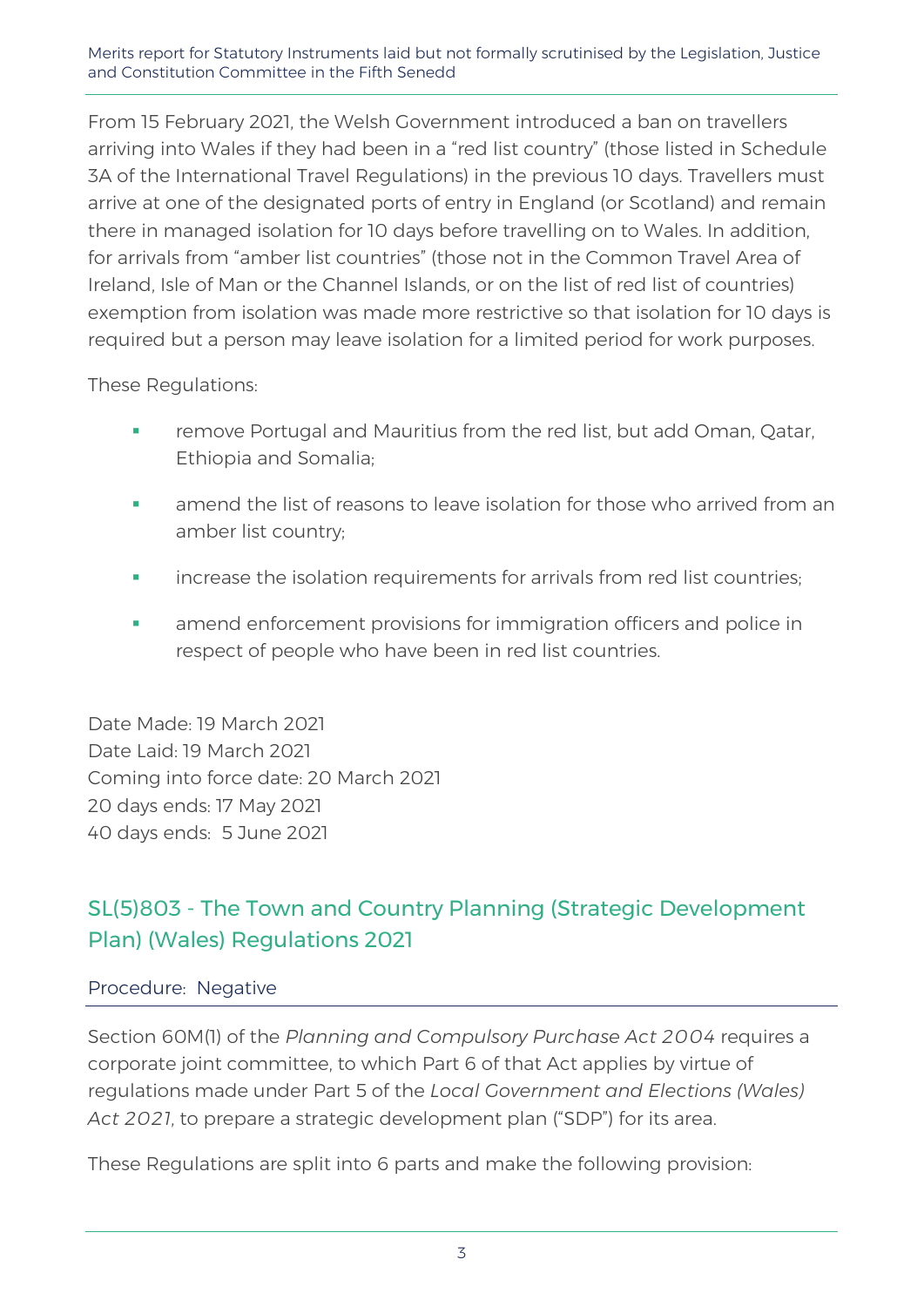- **Part 1 deals with general matters;**
- **Part 2 deals with the preparation and revision of an SDP;**
- **Part 3 deals with the steps that must be taken following revocation of an** SDP;
- **Part 4 makes provision for the review of an SDP every six years;**
- **Part 5 deals with the content and publication of an annual monitoring** report;
- Part 6 provides for requirements as to the availability of documents.

Date Made: 18 March 2021 Date Laid: 22 March 2021 Coming into force date: 28 February 2022 20 days ends: 20 May 2021 40 days ends: 8 June 2021

## SL(5)804 – The Agricultural Holdings (Units of Production) (Wales) Order 2021

### Procedure: Negative

This Order prescribes units of production for the assessment of the productive capacity of agricultural land situated in Wales and sets out the amount which is to be regarded as the net annual income from each such unit for the year 12 September 2019 to 11 September 2020 for certain purposes of the *Agricultural Holdings Act 1986*.

Date Made: 19 March 2021 Date Laid: 22 March 2021 Coming into force date: 12 April 2021 20 days ends: 20 May 2021 40 days ends: 8 June 2021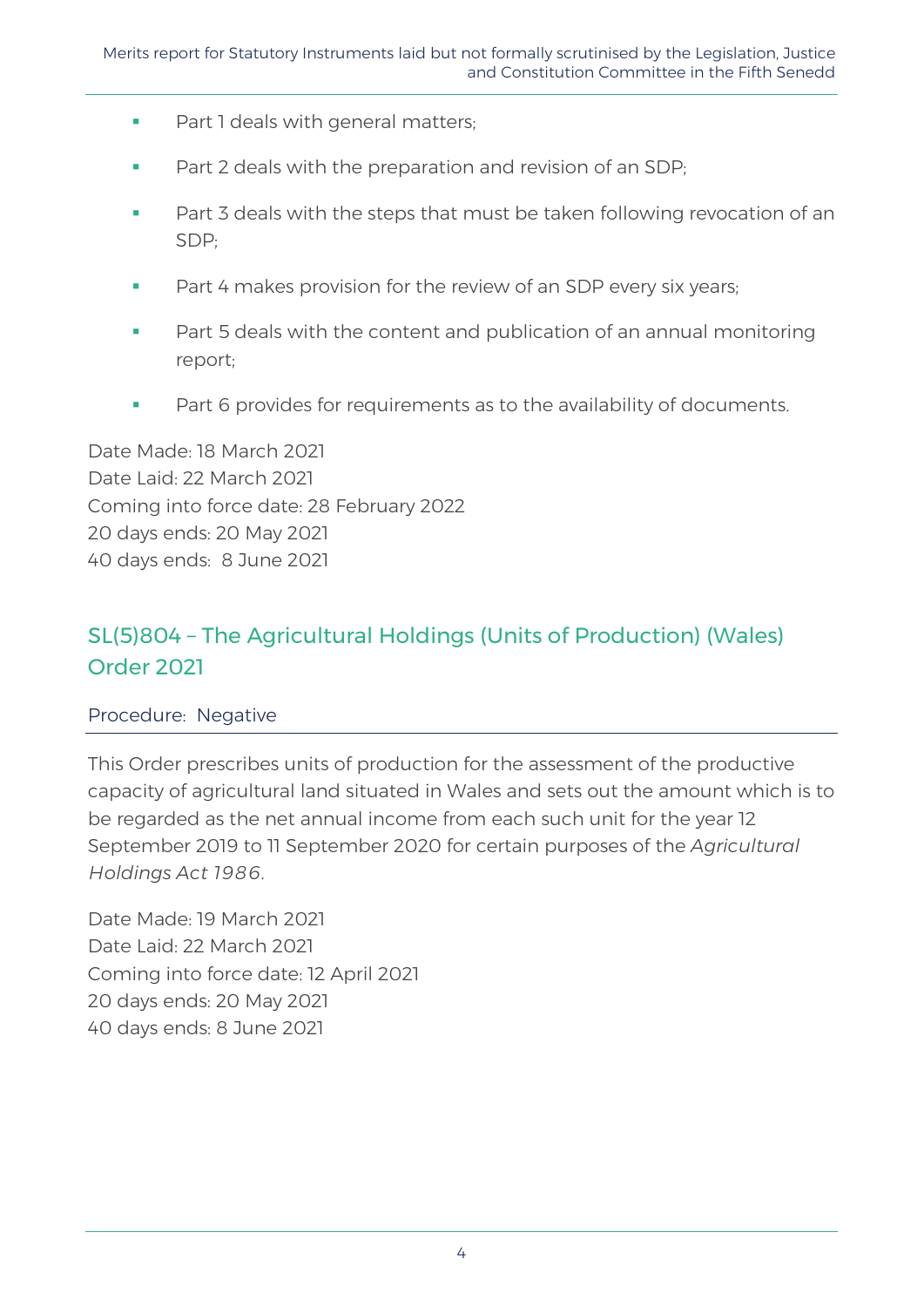## SL(5)805 - The Sea Fishing (Penalty Notices) (Wales) (Amendment) Order 2021

### Procedure: Negative

This Order amends the Sea Fishing (Penalty Notices) (Wales) Order 2019 ("the 2019 Order") in consequence of amendments made by the *Fisheries Act 2020* ("the 2020 Act").

The 2019 Order creates a scheme for the issuing and payment of penalty notices for specified offences related to sea fishing ("penalty offences").

The 2020 Act makes provision for access of foreign vessels to fisheries in Wales and the Welsh zone, and for the licensing of fishing vessels by the Welsh Ministers. It also revokes provisions in other legislation which governed those matters. This Order therefore updates the list of penalty offences contained in the 2019 Order by removing references to offence provisions which have been revoked by provisions in the 2020 Act and including references to the relevant new provisions.

The 2020 Act also provides the Welsh Ministers with powers to make orders relating to the exploitation of sea fisheries resources and provides that a breach of those orders is an offence. This Order therefore adds that offence to the list of penalty offences specified in the 2019 Order.

Date Made: 22 March 2021 Date Laid: 23 March 2021 Coming into force date: 14 April 2021 20 days ends: 21 May 2021 40 days ends: 9 June 2021

# SL(5)806 - The Government of Maintained Schools (Training Requirements for Governors) (Wales) (Amendment) Regulations 2021

### Procedure: Negative

The Government of Maintained Schools (Training Requirements for Governors) (Wales) Regulations 2013 ("the 2013 Regulations") set out the training requirements for governors at maintained schools in Wales. Under the 2013 Regulations all newly appointed, re-appointed, newly elected or re-elected governors must attend training on school performance data within one year of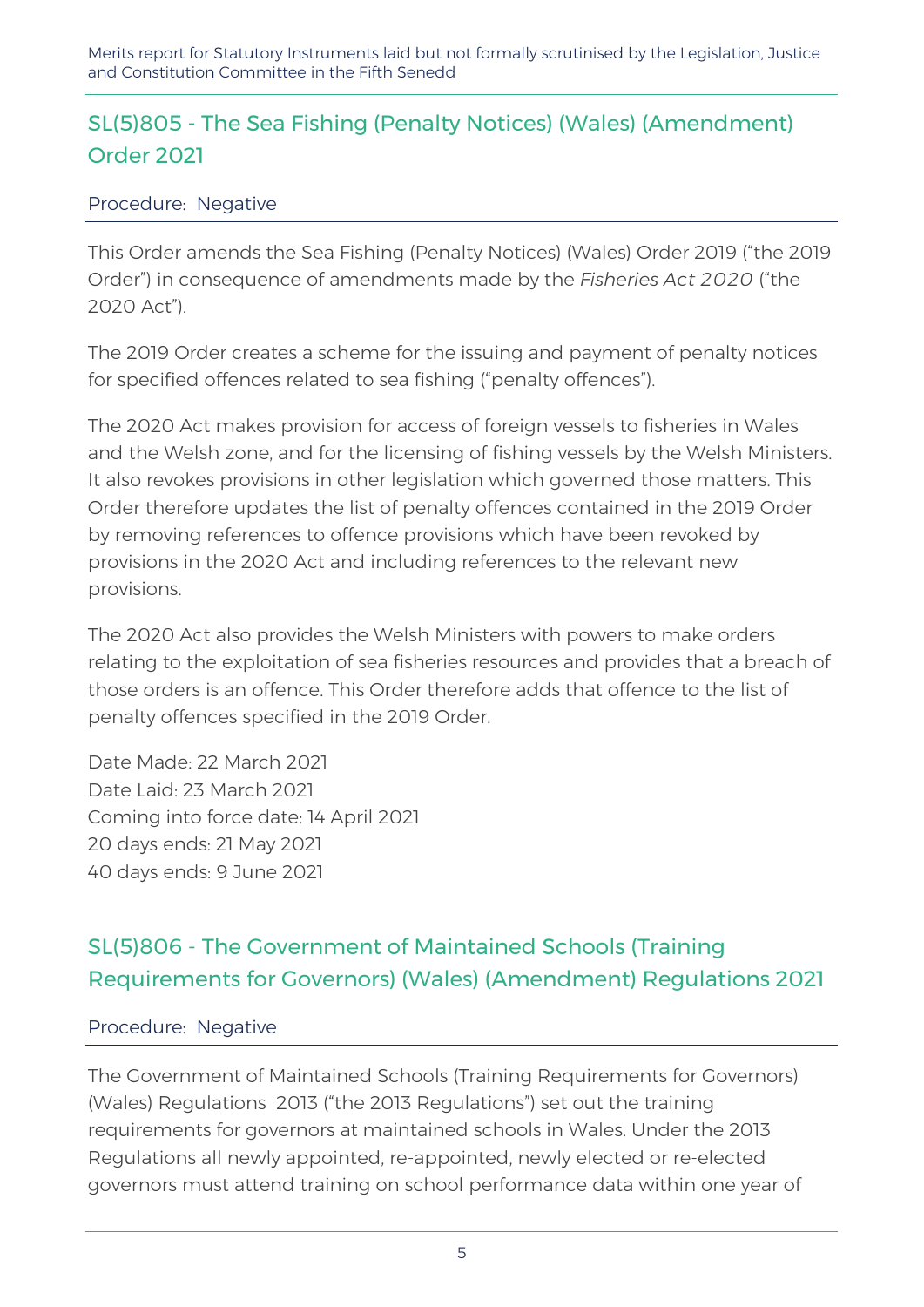their appointment or election. Non-completion of the training would result in a six month suspension, and if the training was not completed within that six month suspension period ultimately the governor would be disqualified.

The purpose of the Regulations is to amend the definition of "school performance data training" in the 2013 Regulations so that it refers to the latest training document published by the Welsh Ministers for governors on understanding school performance data. The Regulations also provide that:

- any governor who has completed the training using the revised 2020 training document before these Regulations come into force is to be treated as meeting the school performance data training requirements under the 2013 Regulations;
- any governor who has completed the mandatory data training specified under the 2013 Regulations before these regulations come into force does not have to repeat the training in accordance with these Regulations.

Date Made: 19 March 2021 Date Laid: 23 March 2021 Coming into force date: 14 April 2021 20 days ends: 21 May 2021 40 days ends: 9 June 2021

## SL(5)807 - Code of Practice on the Delivery of Autism Services

### Procedure: Draft Negative

*The Social Services and Well-being (Wales) Act 2014* ('the 2014 Act') provides the legal framework for improving the well-being of people who need care and support, and carers who need support.

The draft code was laid before the Senedd on 24 March 2021. In accordance with section 146 of the 2014 Act, if, before the end of a period of 40 days, the Senedd resolves not to approve the draft, the Welsh Ministers must not issue the code (or revised code) in the form of that draft. If no such resolution is made before the end of that period, the Welsh Ministers must issue the code (or revised code) in the form of the draft, and the code (or revised code) comes into force on the date appointed by order of the Welsh Ministers. According to the Explanatory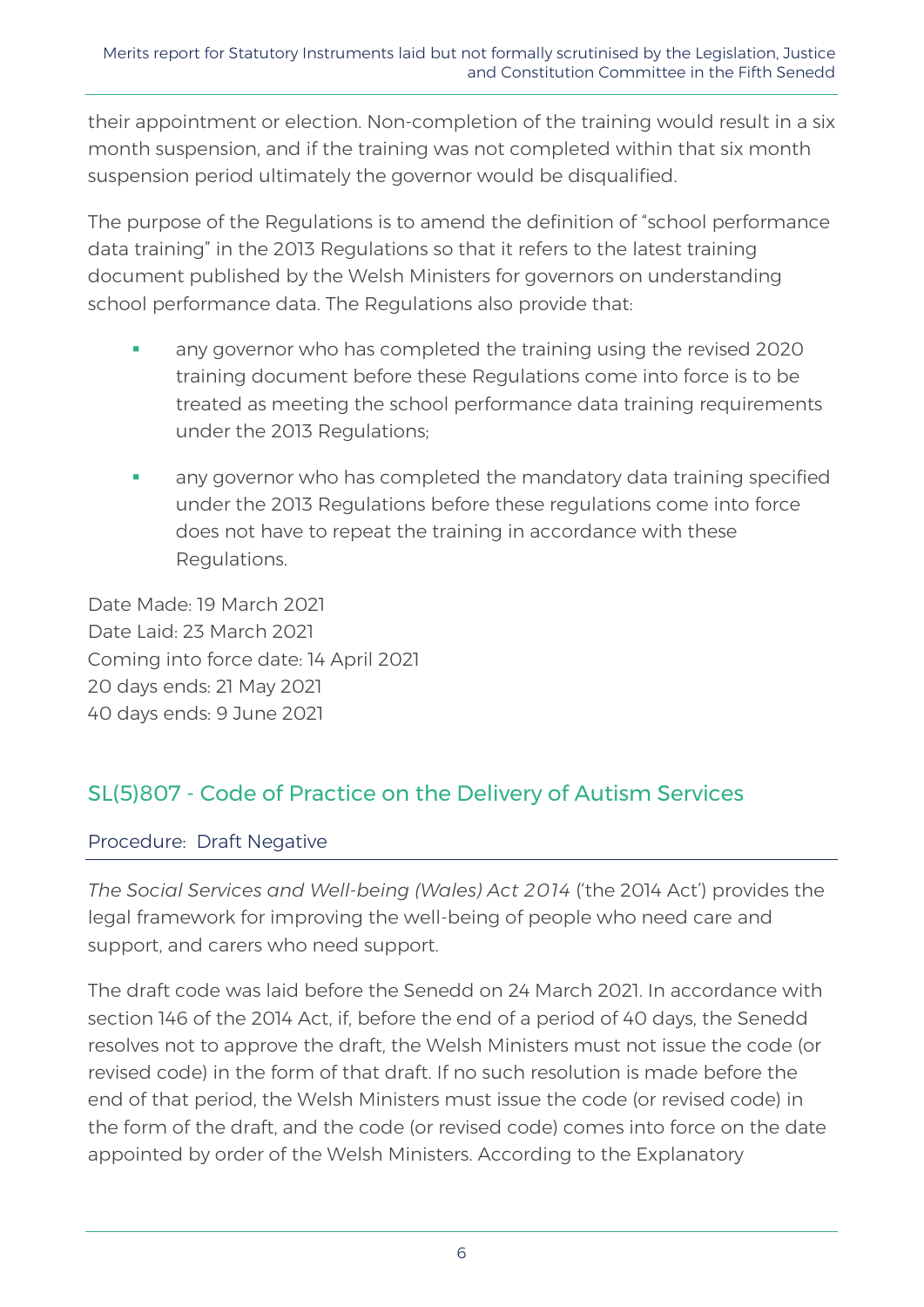Memorandum, the intention is for the Code to come into force on 1 September 2021.

The code describes how local authorities must exercise their social services functions (which are defined in Schedule 2 to the 2014 Act) in accordance with the requirements in the code in relation to autistic people and their parents and carers who need care and support.

The code also applies to and constitutes guidance in respect of the exercise of health services functions by local health boards and NHS trusts in accordance with the National Health Service (Wales) Act 2006 and describes how the relevant health bodies must exercise their respective functions when providing services to autistic people, their parents and carers.

Date Made: Date Laid: 24 March 2021 Coming into force date: on the date appointed by order of the Welsh Ministers 20 days ends: 22 May 2021 40 days ends: 10 June 2021

# SL(5)808 - The Coronavirus Act 2020 (Residential Tenancies: Extension of Period of Protection from Eviction) (Wales) Regulations 2021

Procedure: Negative

Section 81 and Schedule 29 to the *Coronavirus Act 2020* ("the 2020 Act") provide protection from eviction from a residential tenancy.

The Regulations amend paragraph 1(1) of Schedule 29 to the 2020 Act by extending until 30 June 2021 the relevant period during which Schedule 29 applies.

The effect of these changes will be to extend, for a further three months, the period during which landlords, in most circumstances, will need to provide tenants with increased notice before starting possession proceedings in the courts.

Date Made: 22 March 2021 Date Laid: 24 March 2021 Coming into force date: 31 March 2021 20 days ends: 22 May 2021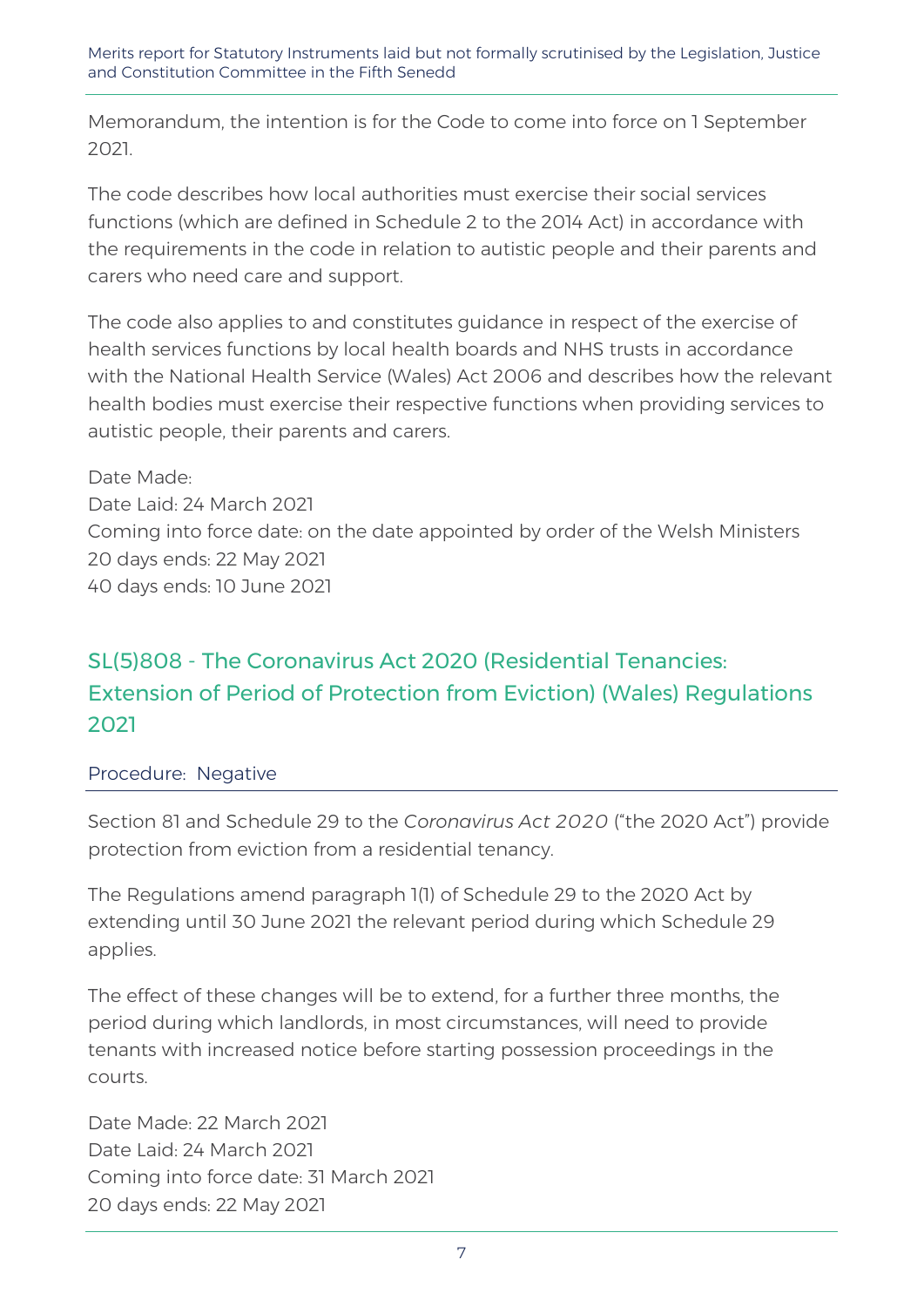40 days ends: 10 June 2021

## SL(5)809 - The Meat Preparations (Amendment and Transitory Modification) (Wales) (EU Exit) (Amendment) Regulations 2021

### Procedure: Negative

These Regulations amend the Meat Preparations (Amendment and Transitory Modification) (Wales) (EU Exit) Regulations 2021 to extend the temporary suspension of the requirement for meat preparations imported into Wales from establishments situated in the EEA member States, the Faroe Islands, Greenland or Switzerland to be deep frozen, by changing the date of 31 March 2021, and extending it to 30 September 2021. This aligns with the approach being taken by Defra and the Scottish Government.

Date Made: 22 March 2021 Date Laid: 24 March 2021 Coming into force date: 30 March 2021 20 days ends: 22 May 2021 40 days ends: 10 June 2021

## SL(5)810 - The Trade in Animals and Related Products (Wales) (Amendment) (EU Exit) Regulations 2021

#### Procedure: Made Affirmative

The 2021 Regulations amend the 1 April 2021 date in paragraphs 5(3) and 6(1)(c) of Schedule 5 to the Trade in Animals and Related Products (Wales) Regulations 2011 ("the 2011 Regulations") changing it to 1 July 2021. Schedule 5 was inserted into the 2011 Regulations by regulation 32 of the Trade in Animals and Related Products (Wales) (Amendment) (EU Exit) Regulations 2020.

Paragraph 5(3) of Schedule 5 to the 2011 Regulations relates to the prenotification requirement for relevant goods consisting of products of animal origin.

Paragraph 6(1)(c) of Schedule 5 relates to the requirement that relevant goods consisting of products of animal origins be accompanied by an appropriate health certificate for third country imports in the form published by the Welsh Ministers or the Secretary of State.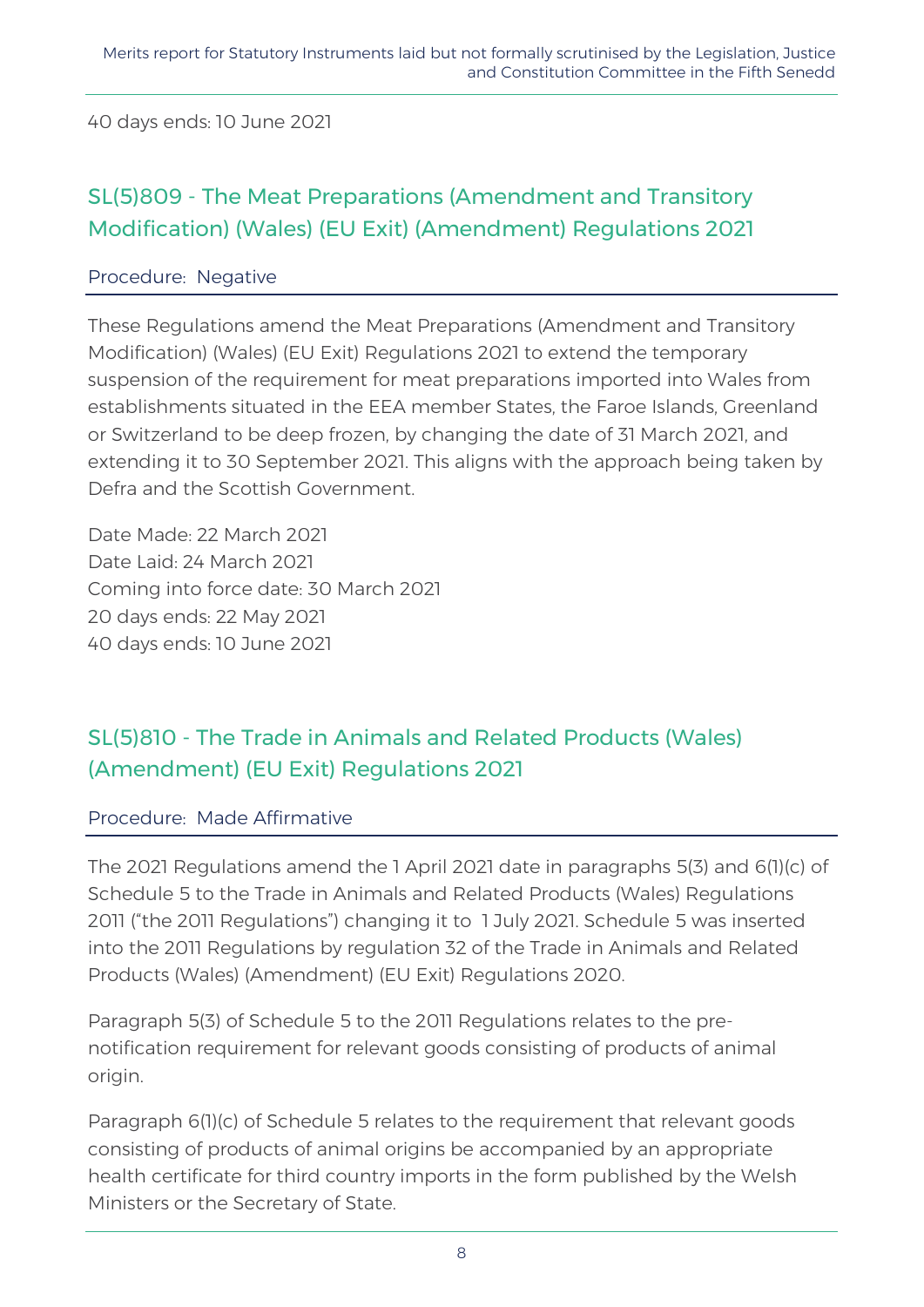These amendments are needed to ensure alignment with changes being made shortly by the UK Government on a Great Britain basis to Regulation (EU) 2017/625 of the European Parliament and of the Council of 15 March 2007 on official controls and other official activities performed to ensure the application of food and feed law, rules on animal health and welfare, plant health and plant protection products. These proposed changes will in effect delay the introduction of documentary and physical checks at designated Border Control Posts.

Date Made: 22 March 2021 Date Laid: 24 March 2021 Coming into force date: 31 March 2021 28 day approval period ends: 27 May 2021

## SL(5)811 - The Food, Animal Feed and Seeds (Miscellaneous Amendments and Transitional Provisions) (Wales) (EU Exit) Regulations 2021

#### Procedure: Negative

These Regulations amend the following Statutory Instruments relating to food and feed hygiene and safety, food compositional standards and labelling and seeds:

- **The Food Hygiene (Wales) Regulations 2006;**
- **The Quick-frozen Foodstuffs (Wales) Regulations 2007;**
- **The Seed Marketing (Wales) Regulations 2012;**
- **The Food Additives, Flavourings, Enzymes and Extraction Solvents** (Wales) Regulations 2013;
- **The Honey (Wales) Regulations 2015;**
- **The Animal Feed (Composition, Marketing and Use) (Wales) Regulations** 2016;
- **The Caseins and Caseinates (Wales) Regulations 2016.**

The amendments are required to address deficiencies arising from EU Exit and ensure that the statute book can operate effectively following the UK's exit from the EU.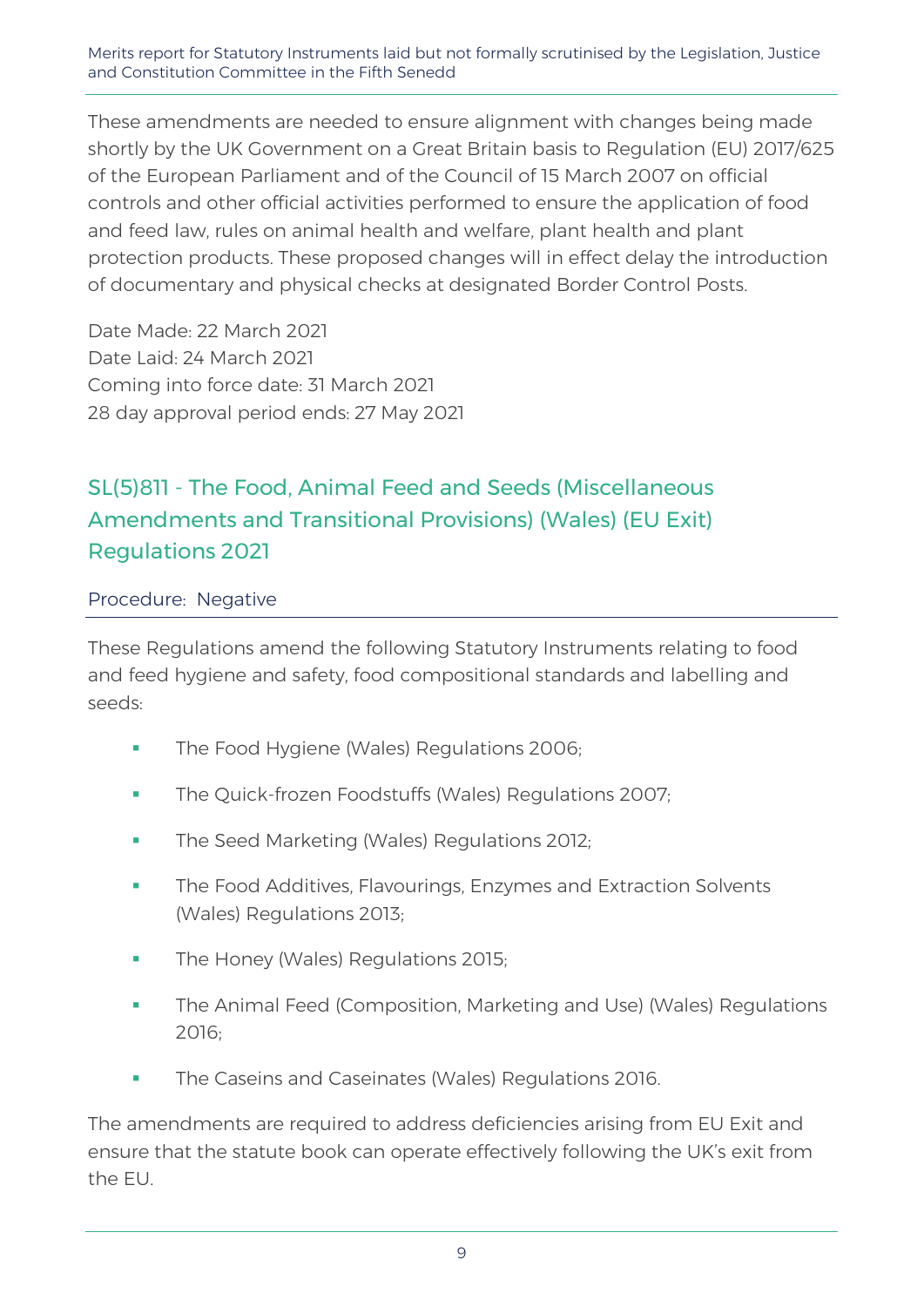Date Made: 23 March 2021 Date Laid: 24 March 2021 Coming into force date: 14 April 2021 20 days ends: 22 May 2021 40 days ends: 10 June 2021

## SL(5)812 - The Town and Country Planning (General Permitted Development) (Amendment) (No. 2) (Wales) Order 2021

### Procedure: Negative

The Town and Country Planning (General Permitted Development) Order 1995 (the "GPDO"), as amended, allows some development to be undertaken, within certain parameters, without the need to submit a planning application. This is known as "permitted development".

This Order amends the GPDO to temporarily relax planning control for specified development. The Explanatory Memorandum indicates that this is being done to support the reopening of businesses and their efforts to create safe environments in light of the Covid-19 pandemic.

Date Made: 23 March 2021 Date Laid: 24 March 2021 Coming into force date: 30 April 2021 20 days ends: 22 May 2021 40 days ends: 10 June 2021

## SL(5)813 - The Countryside Access (Local Access Forums) (Wales) (Coronavirus) Regulations 2021

#### Procedure: Negative

These Regulations amend the Countryside Access (Local Access Forums) (Wales) Regulations 2001 to make temporary provision in relation to the administration of Local Access Forums to ensure that they are able to continue to meet and take decisions during the period of disruption caused by the coronavirus pandemic.

Date Made: 24 March 2021 Date Laid: 26 March 2021 Coming into force date: 1 May 2021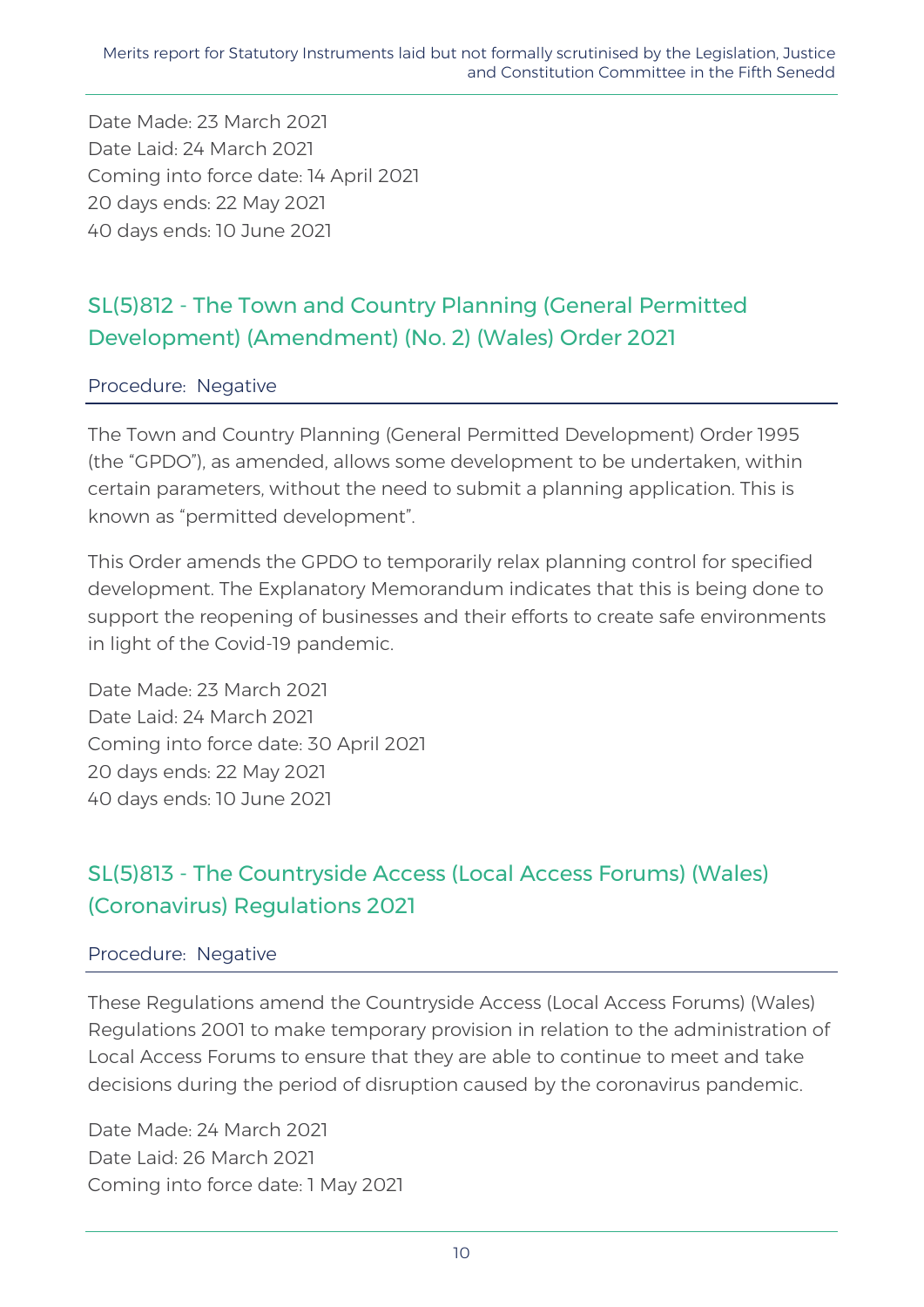20 days ends: 24 May 2021 40 days ends: 12 June 2021

## SL(5)814 - The Regulated Services (Annual Returns) (Wales) (Amendment) (Coronavirus) Regulations 2021

### Procedure: Negative

The *Regulation and Inspection of Social Care (Wales) Act 2016* ('the 2016 Act') provides the statutory framework for the regulation and inspection of social care services and the regulation of the social care workforce in Wales.

These Regulations, made under the 2016 Act, make changes to the Regulated Services (Annual Returns) (Wales) Regulations 2017. Their purpose is to delay, until 26 May 2022, the requirement for providers of regulated services to submit an annual return to the Welsh Ministers (in practice, Care Inspectorate Wales) in respect of any the financial years 2018-19, 2019-20 and 2020-21 during which they have been registered under the 2016 Act. The Regulations also reduce the required content for the annual returns for the financial years 2018-19, 2019-20 and 2020-21.

Date Made: 24 March 2021 Date Laid: 26 March 2021 Coming into force date: 16 April 2021 20 days ends: 24 May 2021 40 days ends: 12 June 2021

## SL(5)815 - The Health Protection (Coronavirus Restrictions) (No. 5) (Wales) (Amendment) (No. 6) Regulations 2021

### Procedure: Made Affirmative

These Regulations amend the Health Protection (Coronavirus Restrictions) (No. 5) (Wales) Regulations 2020 ("the principal Regulations")to move the whole of Wales to Alert Level 3 and to temporarily modify how Alert Level 3 operates (until the end of the day of 11 April 2021). This is achieved by inserting a new Schedule 3A into the principal Regulations, and making necessary amendments to the principal Regulations to ensure that references to Schedule 3 are treated as if replaced by references to Schedule 3A.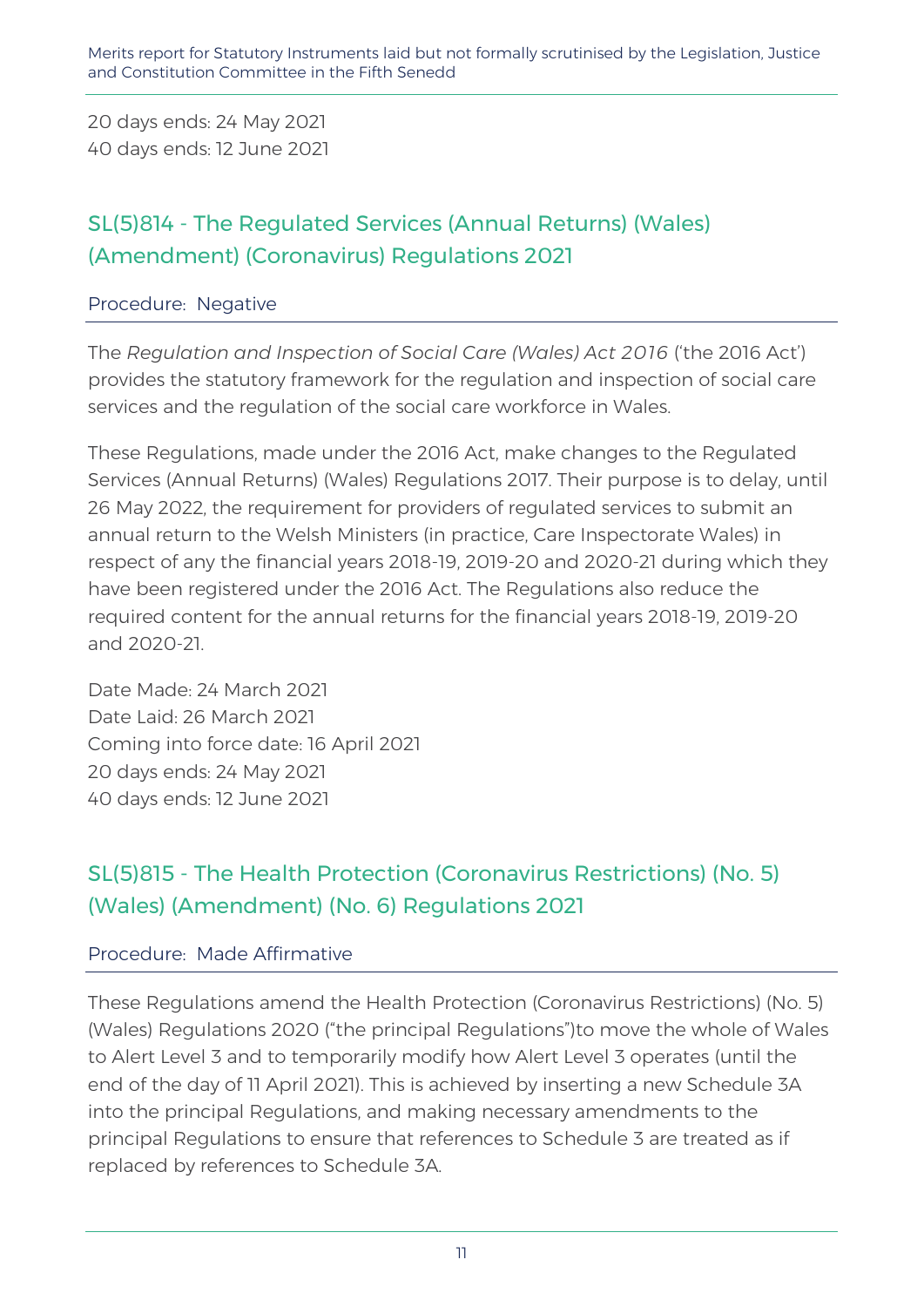The effect is that every part of Wales is an Alert Level 3 area from immediately before the beginning of the day on 27 March 2021.

The temporary Alert Level 3 restrictions under Schedule 3A are different in a number of respects from the Schedule 3 restrictions that would usually apply to an Alert Level 3 area. The temporarily modified Alert Level 3 restrictions provide (among other things) that until the end of the day on 11 April 2021:

- **Stay local restrictions are lifted in Wales and replaced with restrictions** on leaving or entering Wales without a reasonable excuse.
- Self-contained accommodation can reopen. Accommodation can only be let to members of the same household and their support bubble.
- Up to 6 people (not including children under 11 or carers) from no more than 2 households may gather outdoors. This includes in private gardens.
- Outdoor organised activities for children under 18 will be allowed.
- Outdoor spaces of a scheduled monument or a registered historic park or garden, can reopen.
- Libraries and archives can reopen.

The Regulations also amend Schedule 5 to the principal Regulations to make temporary modifications to enable the enforcement of the restrictions in Schedule 3A.

Date Made: 26 March 2021 Date Laid: 26 March 2021 Coming into force date: 27 March 2021 28 day approval period ends: 31 May 2021

# SL(5)817 - The Health Protection (Coronavirus, International Travel) (Wales) (Amendment) (No. 5) Regulations 2021

### Procedure: Negative

These Regulations amend the Health Protection (Coronavirus, International Travel) (Wales) Regulations 2020 (the "International Travel Regulations"). The International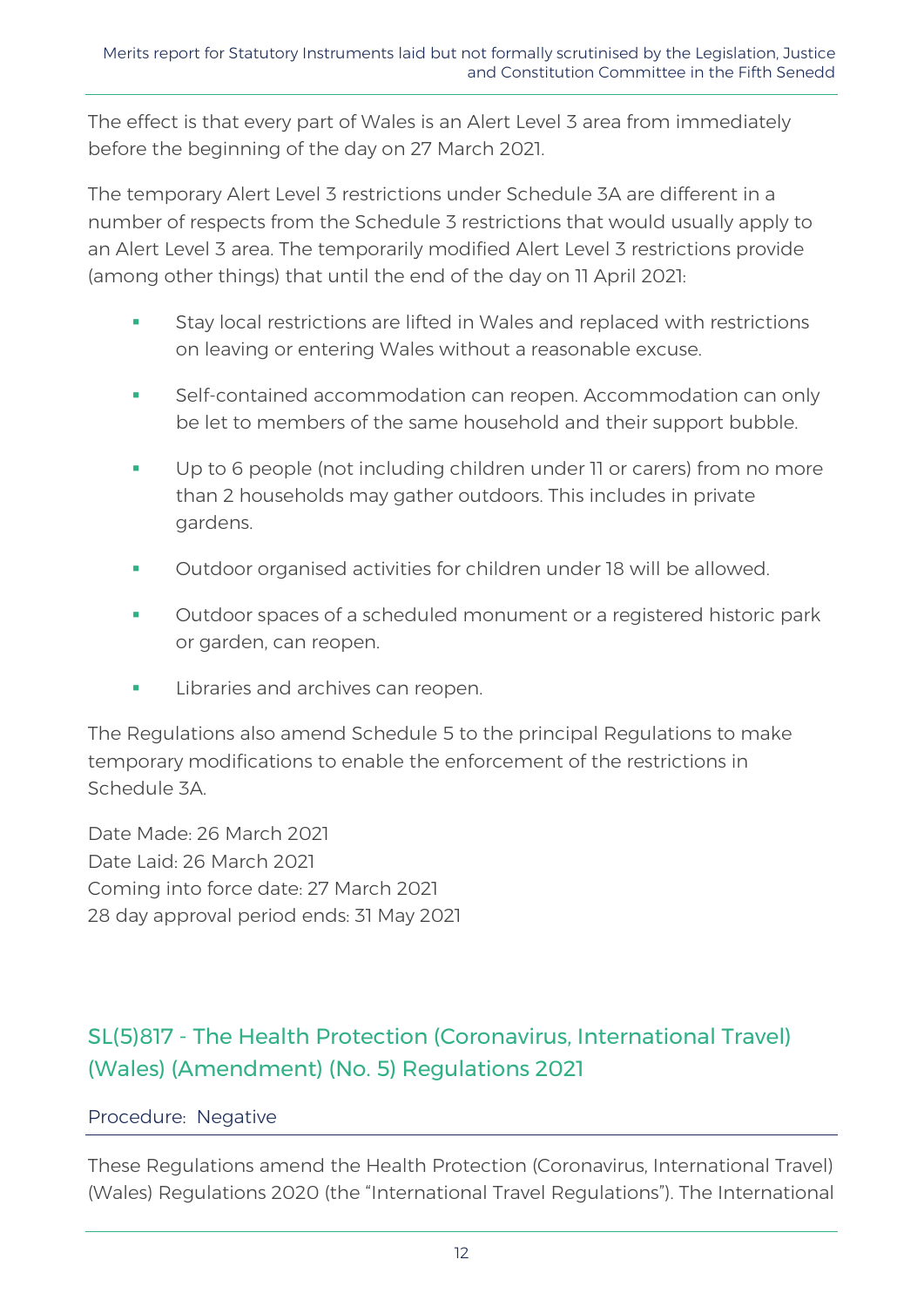Travel Regulations impose requirements on persons entering Wales after having been abroad.

From 15 February 2021 the Welsh Government introduced a ban on travellers arriving into Wales if they had been in a "red list country" (those listed in Schedule 3A of the International Travel Regulations) in the previous 10 days. Travellers must arrive at one of the designated ports of entry in England (or Scotland) and remain there in managed isolation for 10 days before travelling on to Wales. In addition, for arrivals from "amber list countries" (those not in the Common Travel Area of Ireland, Isle of Man or the Channel Islands, or on the list of red list of countries) exemption from isolation was made more restrictive so that isolation for 10 days is required but a person may leave isolation for a limited period for work purposes.

These Regulations:

- add Bangladesh, Kenya, Pakistan and the Philippines to the red list of countries;
- **allow hauliers who have been in a "red list" country to enter Wales;**
- **EXEDEE A** introduce a bespoke testing arrangement for UK and non-UK hauliers;
- **allow boarding school students to isolate at school if they have arrived** from a "red list" country;
- **allow a person to leave isolation after 14 days if a test result has not been** returned from the laboratory.

Date Made: 8 April 2021 Date Laid: 8 April 2021 Coming into force date: 9 April 2021 20 days ends: 26 May 2021 40 days ends: 15 June 2021

## SL(5)818 - The Health Protection (Coronavirus Restrictions) (No. 5) (Wales) (Amendment) (No. 7) Regulations 2021

### Procedure: Made Affirmative

The Regulations amend

 The Health Protection (Coronavirus Restrictions) (No. 5) (Wales) Regulations 2020 ("the principal Regulations");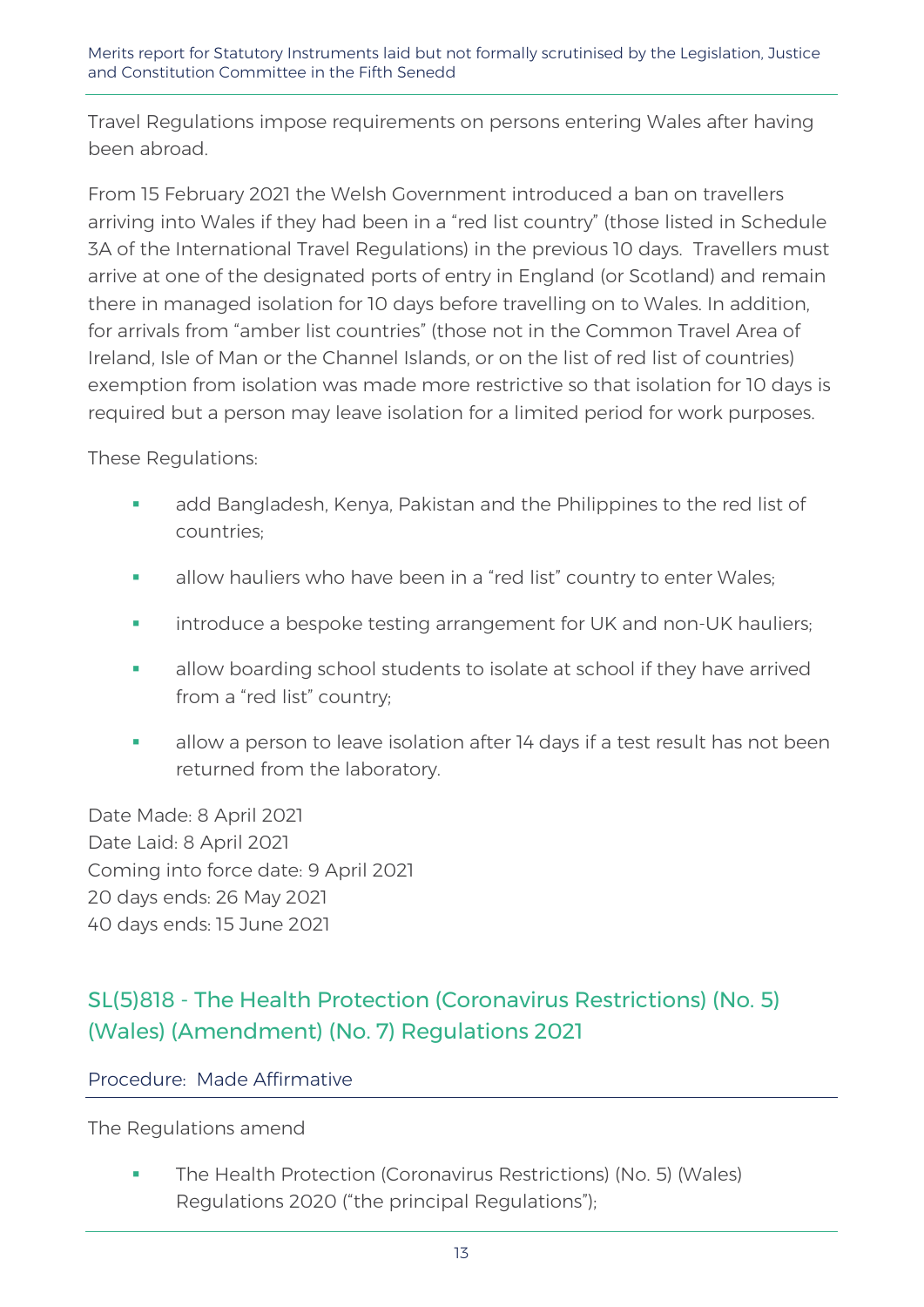**The Health Protection (Coronavirus, Public Health Information for** Persons Travelling to Wales etc.) Regulations 2020 ("the Public Health Information Regulations").

These Regulations amend the principal Regulations to temporarily modify how Alert Level 3 operates in Wales. The period of the temporary modifications already in place (see SL SL(5)815 - The Health Protection (Coronavirus Restrictions) (No. 5) (Wales) (Amendment) (No. 6) Regulations 2021) has been extended until the end of the day on 25 April 2021.

In particular these Regulations make further temporary modifications:

- removing the restrictions on canvassing for elections, although canvassers are subject to a duty to take all reasonable measures to minimise the risk of exposure to, and spread of, coronavirus when carrying out this activity and, when taking those measures they must have regard to guidance issued by the Welsh Ministers;
- **Permitting non-essential retail to reopen;**
- permitting close contact services to reopen, including mobile services in people's homes such as mobile hairdressers (a new definition of close contact services has been included at regulation 57(1)(da));
- **Fuller** removing the restrictions to now allow for wedding 'show-arounds' by appointment in premises used as venues for wedding, civil partnership and alternative wedding ceremonies, or for celebrations of the same, which are otherwise required to close;
- **Full removing restrictions so as to allow crematoriums to be fully open.**

These Regulations remove the current restrictions on travel within the UK and into/from the Common Travel Area (CTA), and place new restrictions and requirements on international travel (which apply in all Alert Levels). This includes:

- restrictions to prohibit international travel without a reasonable excuse. A person who attempts to travel to a destination outside the CTA without a reasonable excuse is guilty of an offence and may be subject to a Fixed Penalty of £5,000;
- a person who is at an embarkation point (for example, an airport) and is seeking to leave the CTA and has a reasonable excuse for doing so, must now, if requested, provide a completed international travel declaration form stating the reasons for travelling. A person who fails to complete a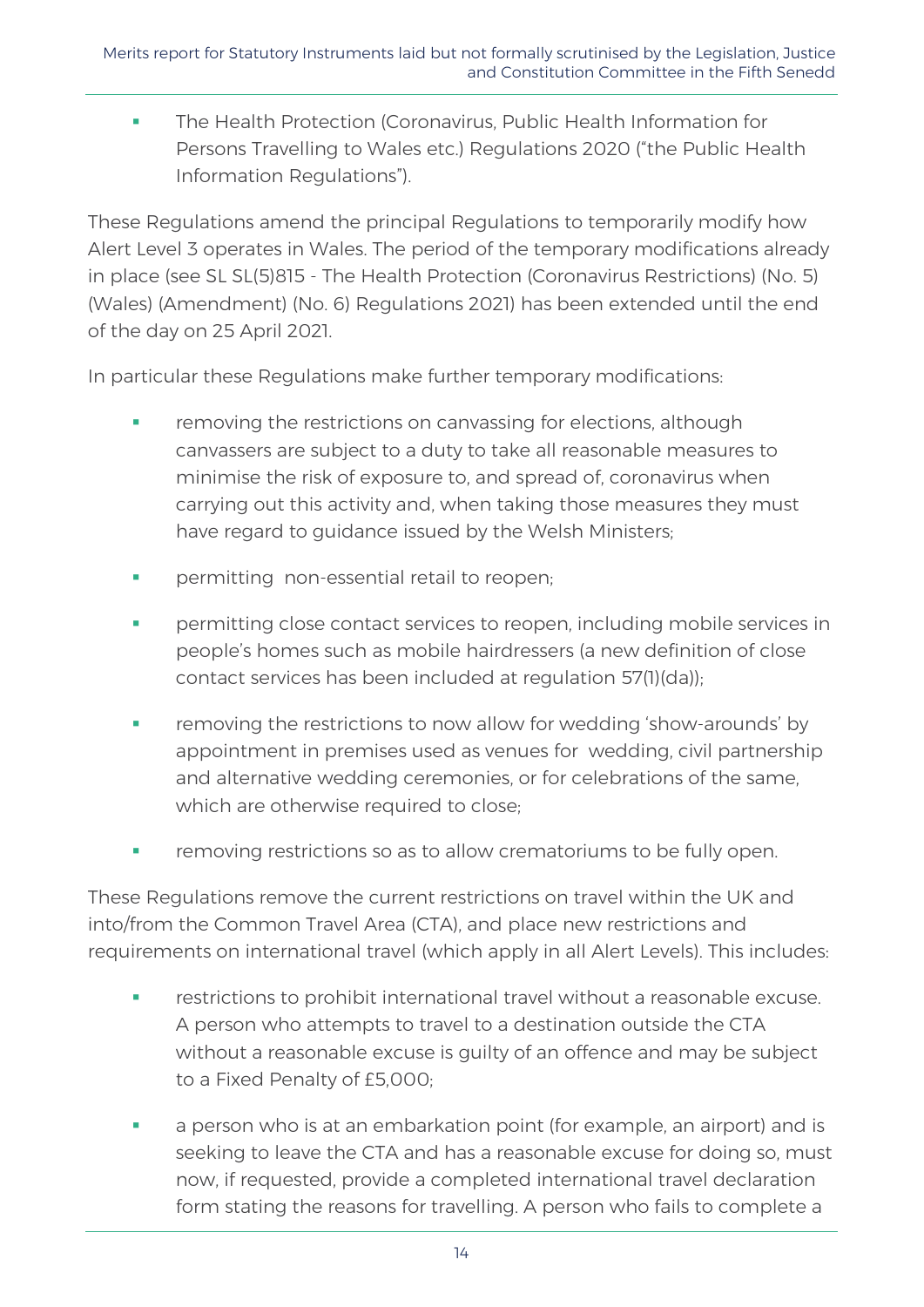declaration form (or who provides false or misleading information on the form) may be subject to a Fixed Penalty of £60.

Other technical, minor and consequential amendments, including to provide for the enforcement of the new provisions on international travel, are also made by these Regulations.

In consequence of the amendments described in relation to international travel, the Regulations also amend the Public Health Information Regulations. The Public Health Information Regulations ensure that travellers are made aware of the travel requirements and public health guidance that are in force in Wales. The Public Health Information Regulations are amended so that operators of relevant services departing from Wales to a destination outside the CTA are required to advise travellers of the restriction on leaving Wales to such a destination, and the requirement to complete an international travel declaration form. This information is to be provided at the time of booking and at least 24 hours prior to the scheduled departure.

Date Made: 9 April 2021 Date Laid: 9 April 2021 Coming into force date: 12 April 2021 28 day approval period ends: 3 June 2021

# SL(5)819 - The Education (Student Finance) (Miscellaneous Amendments) (Wales) (EU Exit) Regulations 2021

### Procedure: Negative

These Regulations ("the 2021 Regulations") amend:

- **The Education (Fees and Awards) (Wales) Regulations 2007;**
- **The Higher Education (Qualifying Courses, Qualifying Persons and** Supplementary Provision) (Wales) Regulations 2015;
- **The Education (Student Support) (Wales) Regulations 2017;**
- **The Education (Postgraduate Master's Degree Loans) (Wales)** Regulations 2017;
- **The Education (Student Support) (Wales) Regulations 2018;**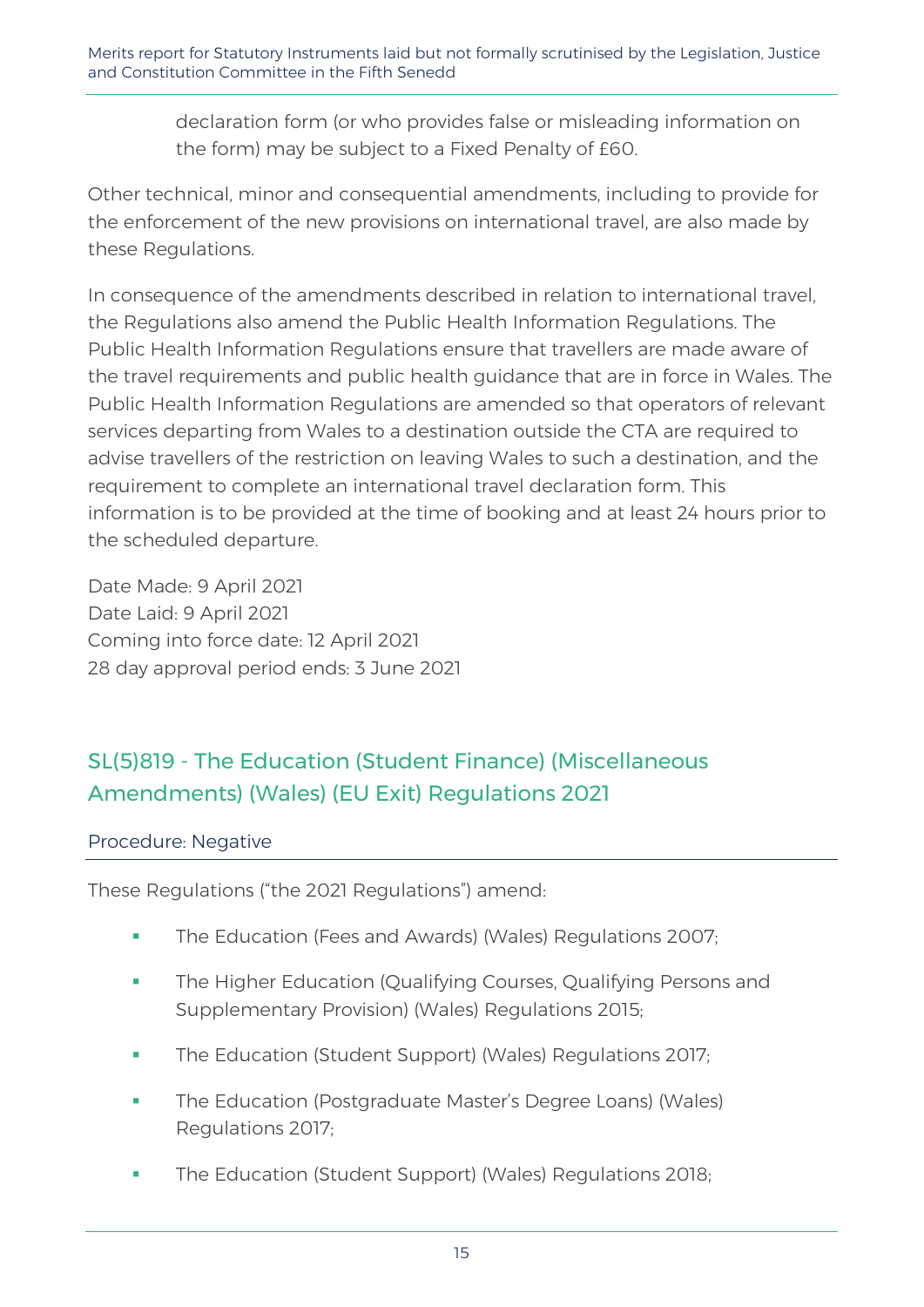- **The Education (Postgraduate Doctoral Degree Loans) (Wales)** Regulations 2018;
- **The Education (Student Support) (Postgraduate Master's Degrees)** (Wales) Regulations 2019.

The above-mentioned regulations underpin the system of financial support for students who are ordinarily resident in Wales and taking designated courses of higher education, set out the categories of person who are eligible for home fee status, authorise rules of eligibility in relation to certain awards connected to education and training and set out the categories of person who are able to benefit from capped tuition fees.

The 2021 Regulations make amendments related to EU Exit which are necessary as a result of the Withdrawal Agreements and to implement the Welsh Government's policy on student finance for the 2021/22 academic year.

Date Made: 19 April 2021 Date Laid: 22 April 2021 Coming into force date: 25 April 2021 20 days ends: 26 May 2021 40 days ends: 15 June 2021

# SL(5)820 - The Health Protection (Coronavirus, International Travel) (Wales) (Amendment) (No. 6) Regulations 2021

### Procedure: Negative

These Regulations amend the Health Protection (Coronavirus, International Travel) (Wales) Regulations 2020 (the "International Travel Regulations"). The International Travel Regulations impose requirements on persons entering Wales after having been abroad.

From 15 February 2021 the Welsh Government introduced a ban on travellers arriving into Wales if they had been in a "red list country" in the previous 10 days. Travellers must arrive at one of the designated ports of entry in England (or Scotland) and remain there in managed isolation for 10 days before travelling on to Wales.

These Regulations add India to the "red list" of countries. These Regulations also allow couriers of human blood, tissues and organs who have been in a "red list"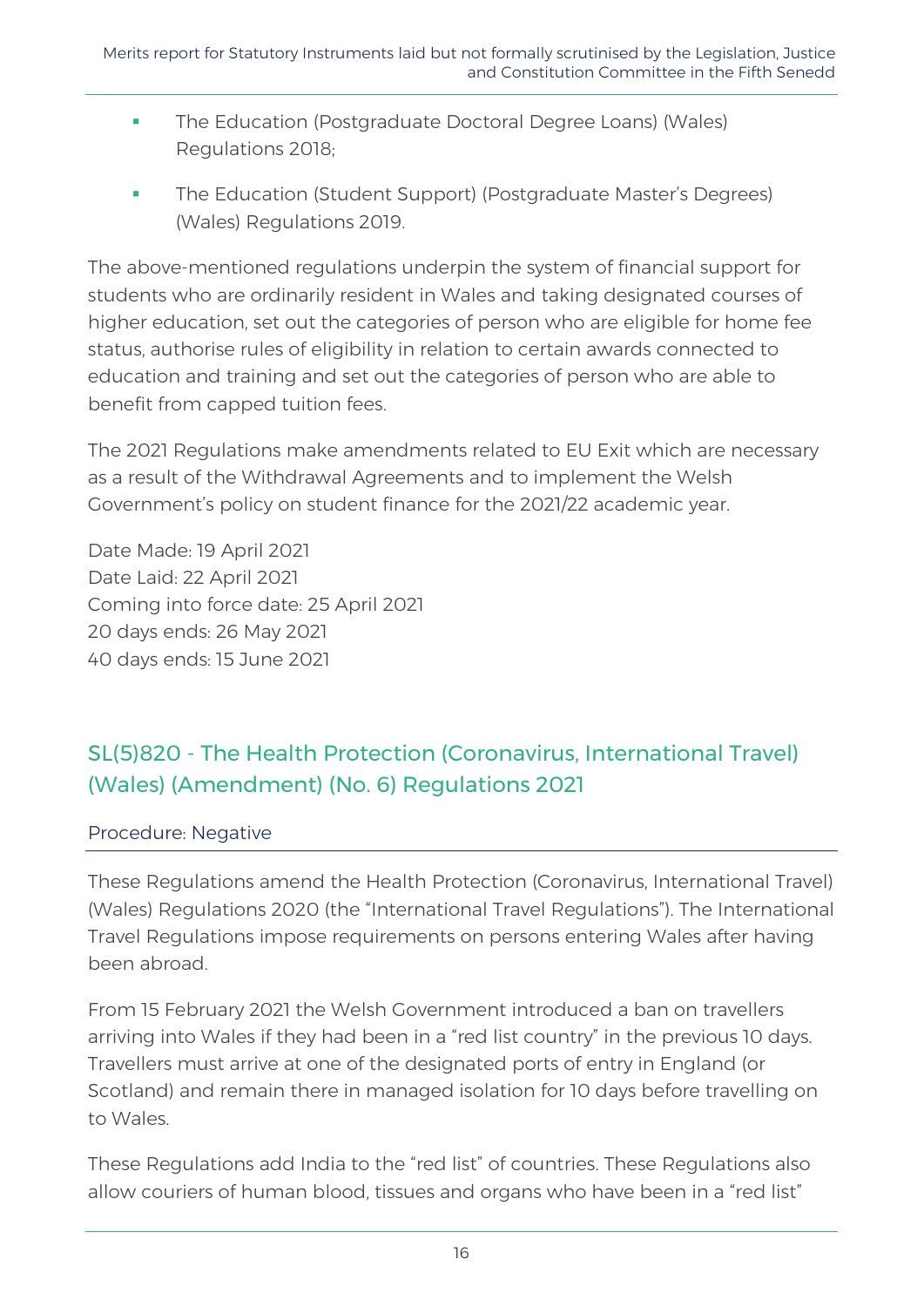country to enter Wales and allow health or care professionals who have been in a "red list" country to enter Wales and isolate in Wales.

Date Made: 22 April 2021 Date Laid: 22 April 2021 Coming into force date: 23 April 2021 20 days ends: 26 May 2021 40 days ends: 15 June 2021

## SL(5)821 - The Health Protection (Coronavirus Restrictions) (No. 5) (Wales) (Amendment) (No. 8) Regulations 2021

### Procedure: Made Affirmative

These Regulations amend the Health Protection (Coronavirus Restrictions) (No. 5) (Wales) Regulations 2020 ("the principal Regulations") to temporarily modify how Alert Level 3 operates in Wales. The period of the temporary modifications already in place (see SL(5)818 - The Health Protection (Coronavirus Restrictions) (No. 5) (Wales) (Amendment) (No. 7) Regulations 2021) is extended until the end of the day on 2 May 2021.

These Regulations make further temporary modifications:

### *From 24 April 2021:*

 The restrictions on gathering with others outdoors are relaxed to allow a maximum of 6 people (not including children under 11 or carers) to gather from no more than 6 households.

### *From 26 April 2021:*

- People may gather outdoors for the purposes of participating in formally organised activities involving up to 30 people (this involves a designated person being responsible for the activity, all reasonable measures being taken to minimise the spread of coronavirus while undertaking the activity and no consumption of alcohol). Formally organised activities can include protesting and picketing, which can take place without a limit on the number of people present at all Alert Levels apart from Alert Level 4.
- Certain businesses including visitor attractions and swimming pools will be allowed to reopen their premises for outdoor activities, including the